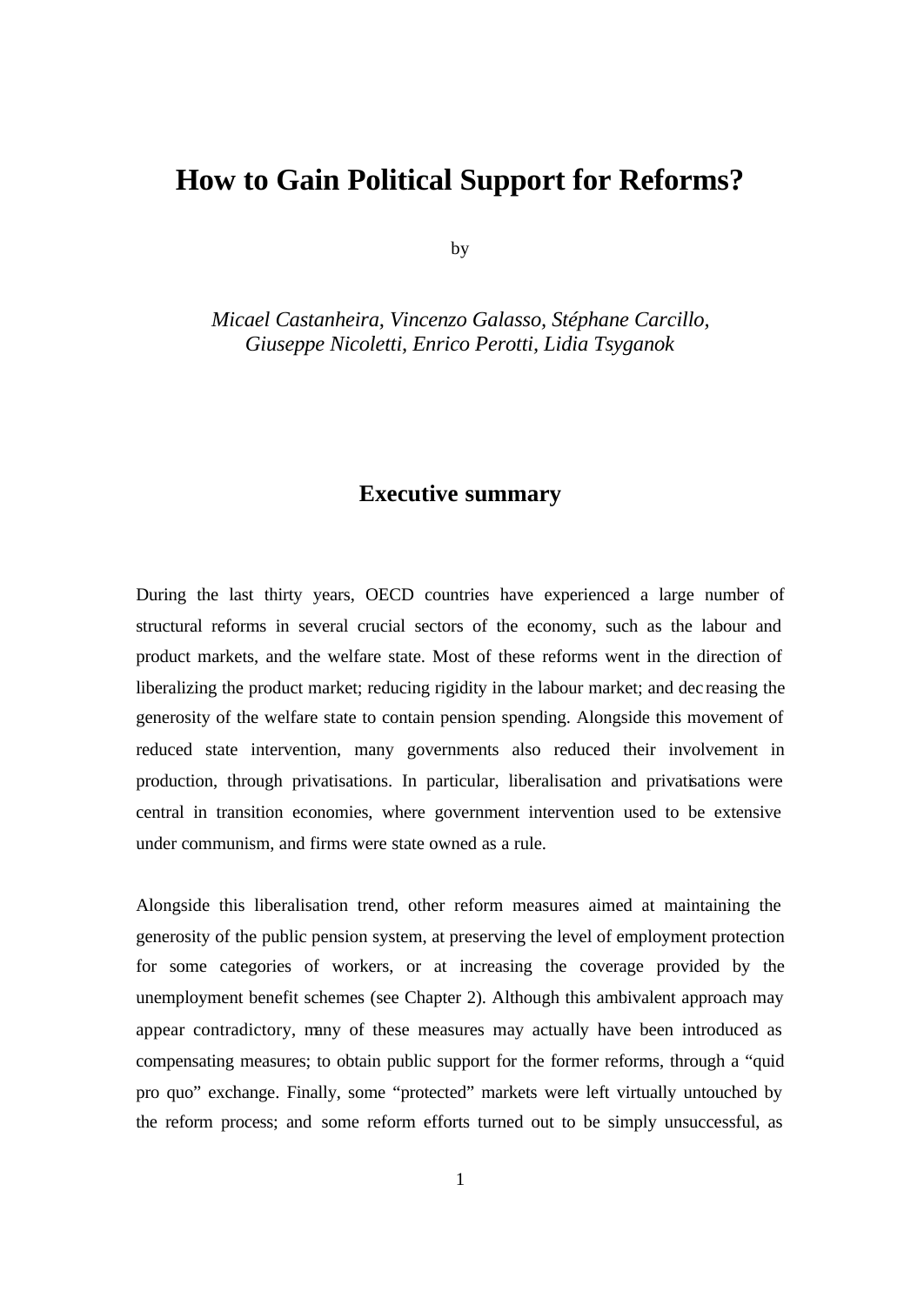some reform proposals were turned down due to the strong opposition of some crucial economic, social and/or political forces.

The aim of this report is to explain why these different patterns emerged in the OECD countries. Why did crucial sectors of the economy undergo major liberalization, while no reform was implemented in others relevant non-manufacturing services? Why were structural reforms aimed at retrenching the welfare state carried out in some countries – such as Italy, Sweden and the UK– and not in other countries, equally in need of reforms, such as France and Germany? Why was Employment Protection Legislation, which leads to rigid labour markets, relaxed in Spain, but not in Italy? Why were state-owned enterprises privatized in some countries or sectors, but not in others? Our analysis isolates the political economy factors that have lied at the heart of both successful and failed attempts at reforming these markets.

By studying the process through which these (sometimes aborted) reforms went, we provide some answers to these crucial questions, and address the issues faced both in Western and in Eastern European Countries. Reform processes undergo several important stages –beginning with the initial motivation for a reform to its final implementation, when the process proved successful–, which eventually determine its political success or failure. As we show, the path to reforms may vary according to the economic sector featuring the changes or the country where the reform is debated. We thus identify both common and specific elements of this process.

The initial step corresponds to identifying what triggers the reform. Why do some reform measures become a debated issue in some specific sectors of the economy or countries? And, more importantly, why does a relevant political player, such as the government, or a Party or a Minister, ever decides to commit its political capital to push forward this reform? In the following chapters, we apply a "case study" analysis to different structural reforms and countries. This analysis suggests that several *different* reasons may initiate a reform process. One of the important lessons of our exercise is that there cannot be a unique answer to these questions, and no "one size fits all" policy recommendation to be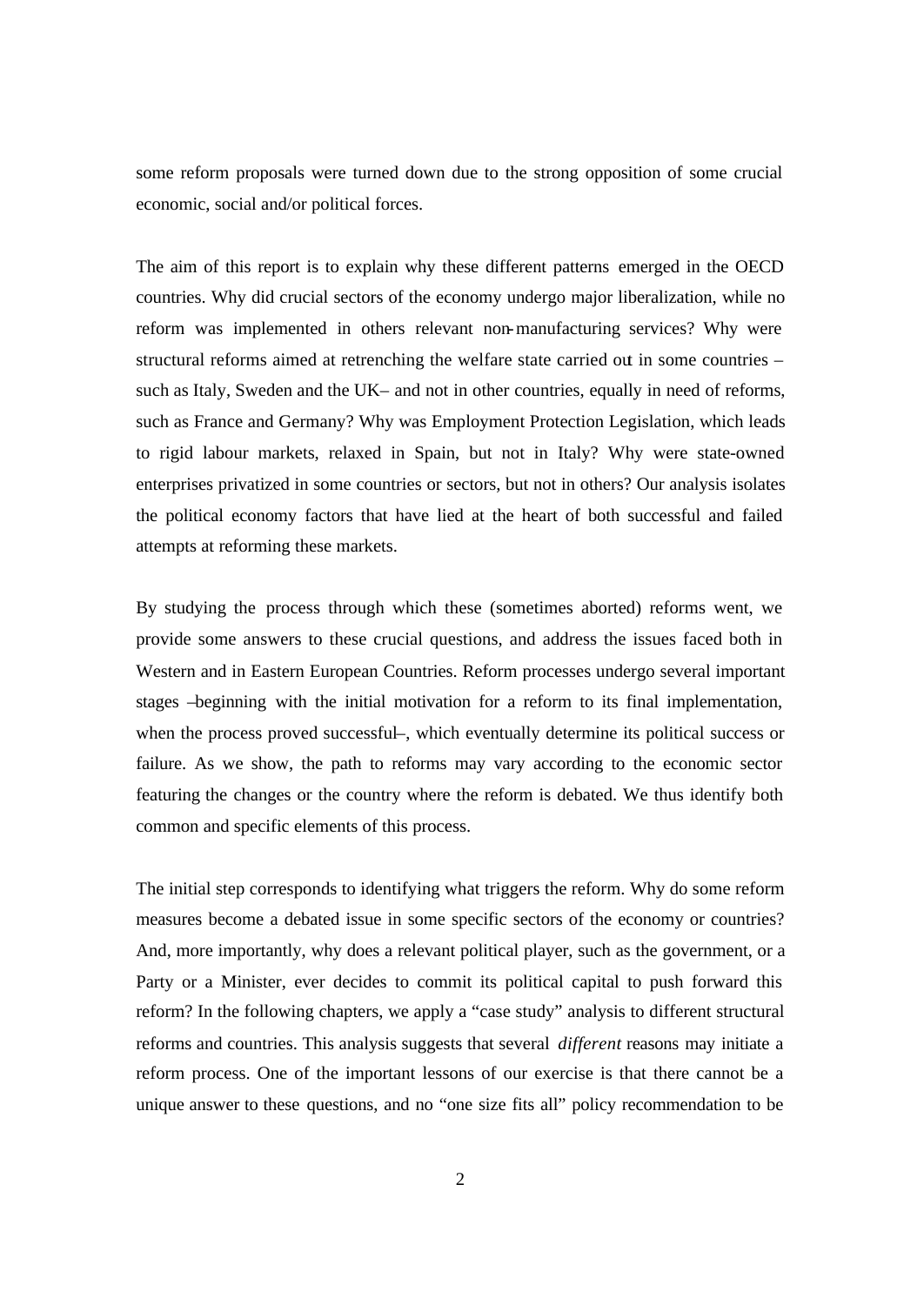drawn. On the other hand, our case study approach provides guidance as to which are the relevant "framework conditions" that a reformer must address to make his or her reform attempt successful.

A first, purely economic, driver of reforms is found to be the need of correcting large inefficiencies that emerge in specific markets or economies, for instance when the existing legislation is not any longer consistent with the current economic environment. This mismatch is typically due to technological developments or trade liberalization. This occurrence turned out to be recurrent in the product and labour markets. In other instances, structural reforms are instead triggered by emergency situatio ns. This is the case for instance for the Italian season of pension reforms of the 1990s. A second driver of reforms is ideology. That is, as suggests our analysis, the demand for reform can be essentially politically driven in some occasions. When the political system permits, these ideological motivations may induce a shift in the balance between private and public ownership, or to a shift in the degree of state intervention in the economy. Many reforms led by the Thatcher governments in the UK, for instance, were essentially pursued by a given political Party, at least partially for ideological rather than pure efficiency reasons. Third, external constraints –such as EU policies or the commitment to join the Euro– proved a very powerful instrument to get relevant economic reforms started. Examples of the effectiveness of these external constraints may be found in the reforms of specific sectors of the product market, in the Italian social security reforms, but also in the different experiences of privatizations enjoyed by transition economies, as the prospect of future EU membership helped governments build commitment and pursue efficiencyenhancing privatization efforts.

Even when relevant political players, such as leading Parties or the government, are convinced of the need of structural reforms, however, a further crucial step has to be taken on the path to their actual implementation. Structural reforms often have to overcome strong popular opposition –typically due to the existence of vested interests that may lose from the reforms or to the ex-ante uncertainty on the identity of these winners and losers. This opposition is channelled to the political, social, and economic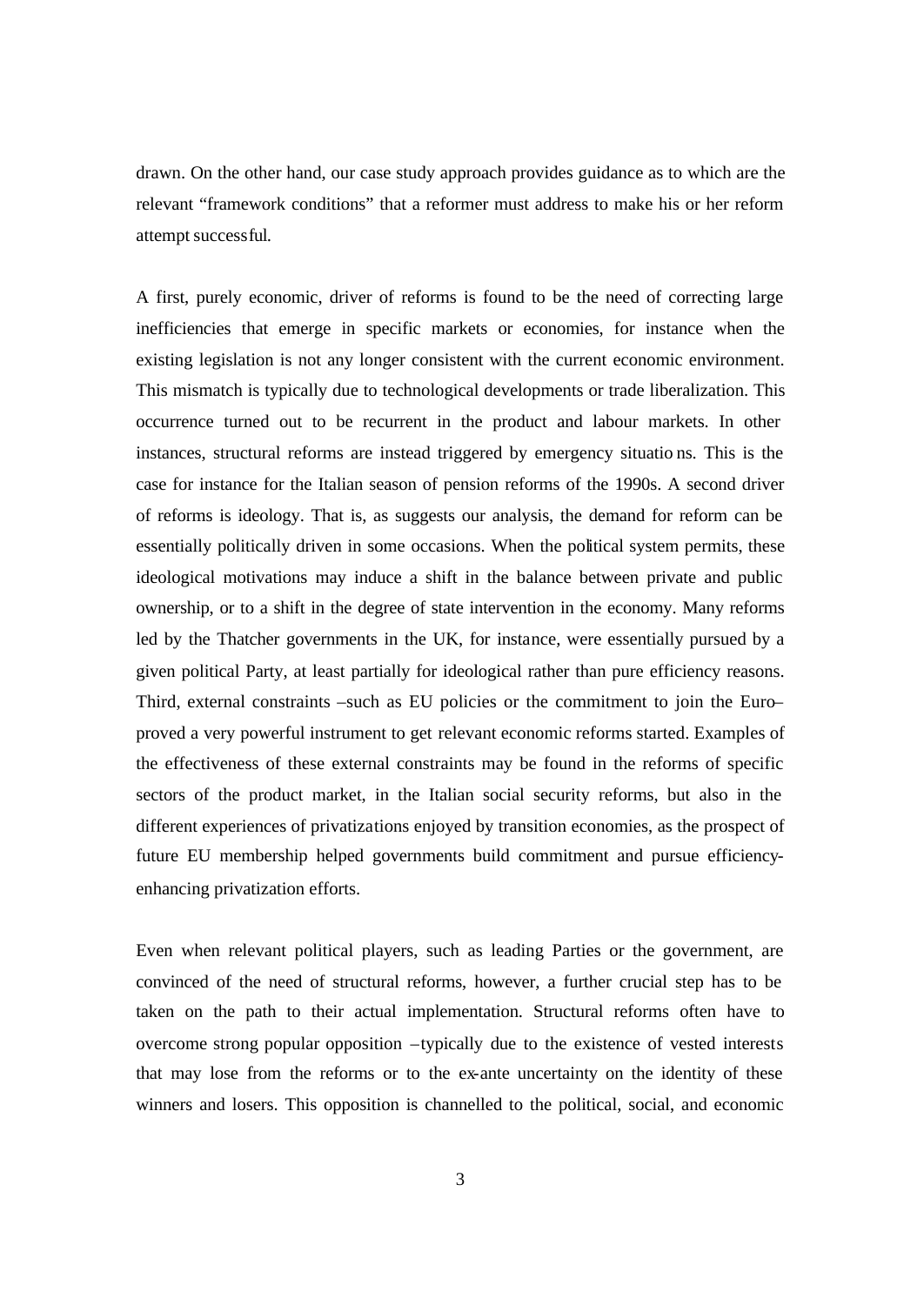arena differently, depending on some characteristics that are specific to each country (including for instance the system of political representation).

Hence, political actors committed to structural reforms have to undertake a *coalition building* effort, in order to gain sufficient popular support for their implementation. The scope for coalition building and the extent of the consensus needed to implement a reform depends on the framework conditions facing the government, as well as on the determinants that initially triggered the demand for reform. In fact, the seminal reason for reforming –economic, political or external constraints– must be used by the committed government to generate momentum and to gather sufficient endorsement to reform. Framework conditions will however define the government's authority within the institutional political system, and hence its leeway to reform. They also determine the identity of the main actors who can interfere with the reform process, which will typically depend on the status quo of the scheme or market to be reformed. These framework conditions prove crucial, since the actual implementation of successful reforms is typically shaped by the political requirements of forming sufficiently large political coalitions and of "buying out" the opposition of relevant veto players.

Thus, to repeat, our "case study" analysis in the following chapters suggests that there is no unique recipe to implement structural reforms. Although several common lessons are learnt from these reform episodes, we also observe that framework conditions in the different markets and countries tend to lead to a rather market- or country-specific packaging of politically successful reforms. For instance, our analysis of the labour market and of the welfare state illustrates that clearly defined groups with vested interests –namely, insiders for the labour market, and retirees for the welfare state– emerged in opposing the reform measures. In consensus democracies –such as Denmark, Italy and, to a lesser extent, Spain– the packaging and the pace of reforms had to be targeted to circumvent opposition; to buy out approval by the unions that represent the interests of these groups. Long transition periods, which effectively sheltered middle-aged workers and retirees from the effects of pension reforms, were engineered in the Italian pension reforms. Gradual, piecemeal, labour market reforms were implemented in Spain, to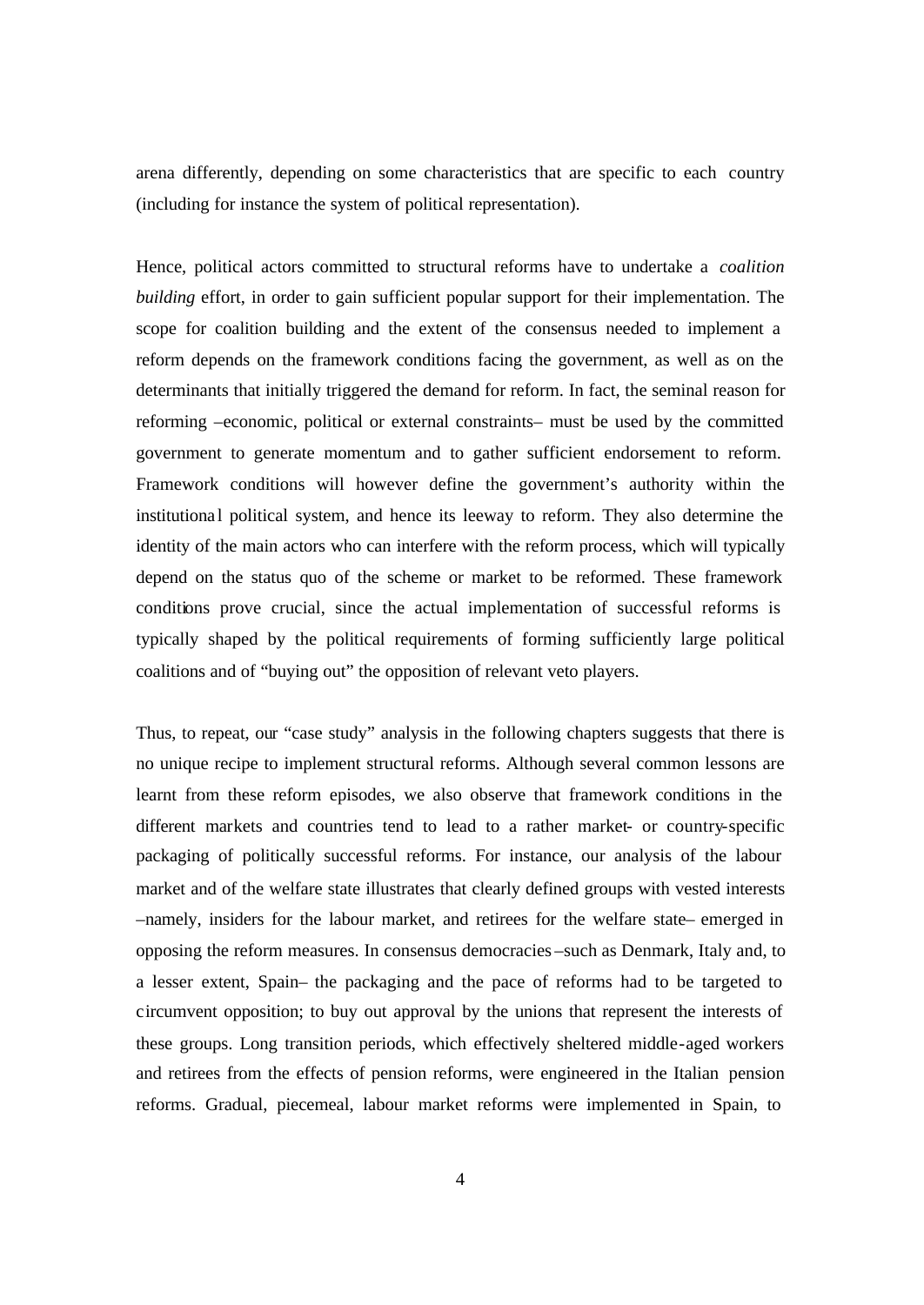reduce their impact on tenured workers. In these occasions, the pace of the reform process was rather slow, but the large public consensus ensured wide political support for the reforms, and hence reduced the risk of reversal. The experience proved different in majoritarian countries, such as the UK. Under that type of political representation system, governments face little resistance. Therefore, reforms can be more sudden and radical in majoritarian countries, as shown by the Thatcher experience in the UK, which included the 1986 pension reform and the privatisation of several major state-owned enterprises. These reform measures clearly hurt some fringes of the population but were used by the conservative government of Mrs Thatcher to build stronger support for the Tories in the middle and upper classes of the population. Yet, the lack of a widespread popular consensus led to the subsequent reversal of some of these reforms. Some of the Thatcher pension reforms, for instance, were challenged in the following decade, as it become clear that their economic efficiency was questionable. This "learning by doing" led to these measures being largely modified (reversed) by the 1999 Blair pension reform.

By contrast, the process of reforms is less contrasted across political systems when *product market* reforms are concerned. The essential reason may be that the interest groups that emerge there, are less clearly divided along the ideological party line. Vested interests cross the left-right, worker-employer division lines, and develop instead converging incentives. Workers and employers, blue and white collars, bureaucrats and consumers, therefore tend to join their forces in many non-manufacturing industries. In these markets, the packaging of successful reforms seem to follow a "divide and conquer" strategy, as targeted changes to existing regulations may lead to the separation of entrenched vested interests. To achieve these ends, the pace of the reform ought to be slow; it must create the conditions for a smooth and continuous reform process rather than appeal to a big-bang reform. Sometimes, this process also calls for reforms in other markets. Our analysis suggests that reforms on one market –for instance the product market– may well spill over to other markets –such as the labour market– both by helping to create the political momentum and by modifying background economic conditions.